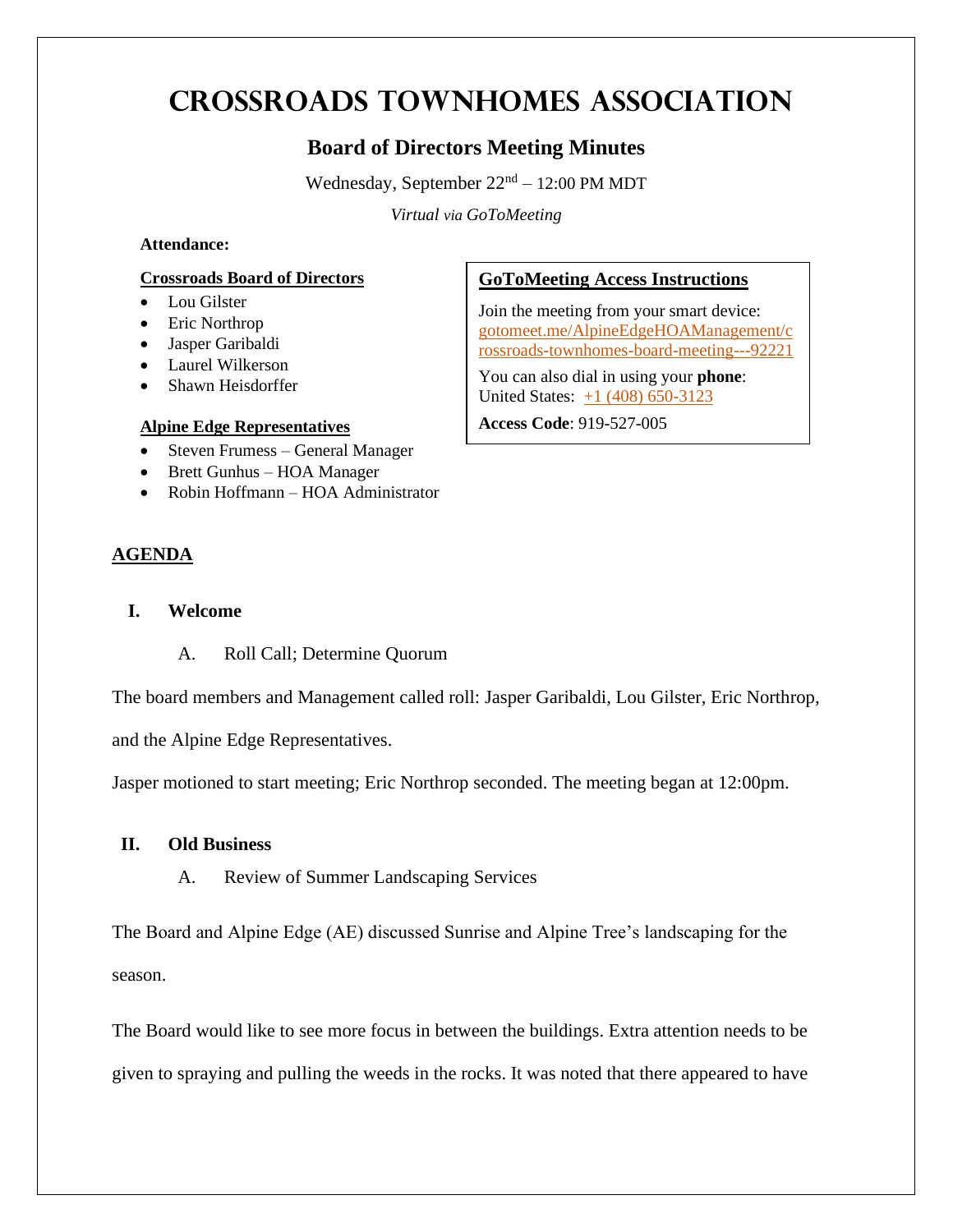been some neglect to these areas on the row homes prior. Also noted was that these areas were sprayed three times in the Summer of 2021.

AE will be reaching out to Laura and Lori soon for access to their garages to turn off irrigation for the season. Once AE receives the final water bills from the Town, we will get these payments set up in the proper amount to pay the owners back for the irrigation usage.

The Board requested that AE advise Sunrise to please blow or sweep off fertilizer pellets from walkways, porches, decks as they can be toxic.

#### **III. New Business**

#### A. '21/'22 Snow Removal Contract

No RKR this year, they cited staffing issues. AE has reached out to a few different contractors and are waiting for their bids. We will get this nailed down as soon as possible and get it sent to the Board for approval. AE will also reach out to Reid to see who they are using, as sharing the cost seems like it would be an effective and efficient way to move forward. AE will advise the Board further as we learn more.

#### B. Upcoming Maintenance

#### i. Walkthrough Review

Steven – talked about when he walked with Lou and Jasper. They noticed that the backside of many properties needed work, there were a lot of deck, joist, nail heads, paint touch ups, and assorted jobs moving forward. They were also going to address all siding issues.

#### Row homes, garages trim pieces 1-2' trim really weathered. Need to be treated.

The front side decks have chipped paint, this needs to be surveyed in order to address salvage, versus full rot, versus good, until next year.

Eric said the rails are in bad shape and really need to be a priority; they will need to be sanded before staining. Steven will survey all row homes for rails so we can get a ballpark on T&M with cap.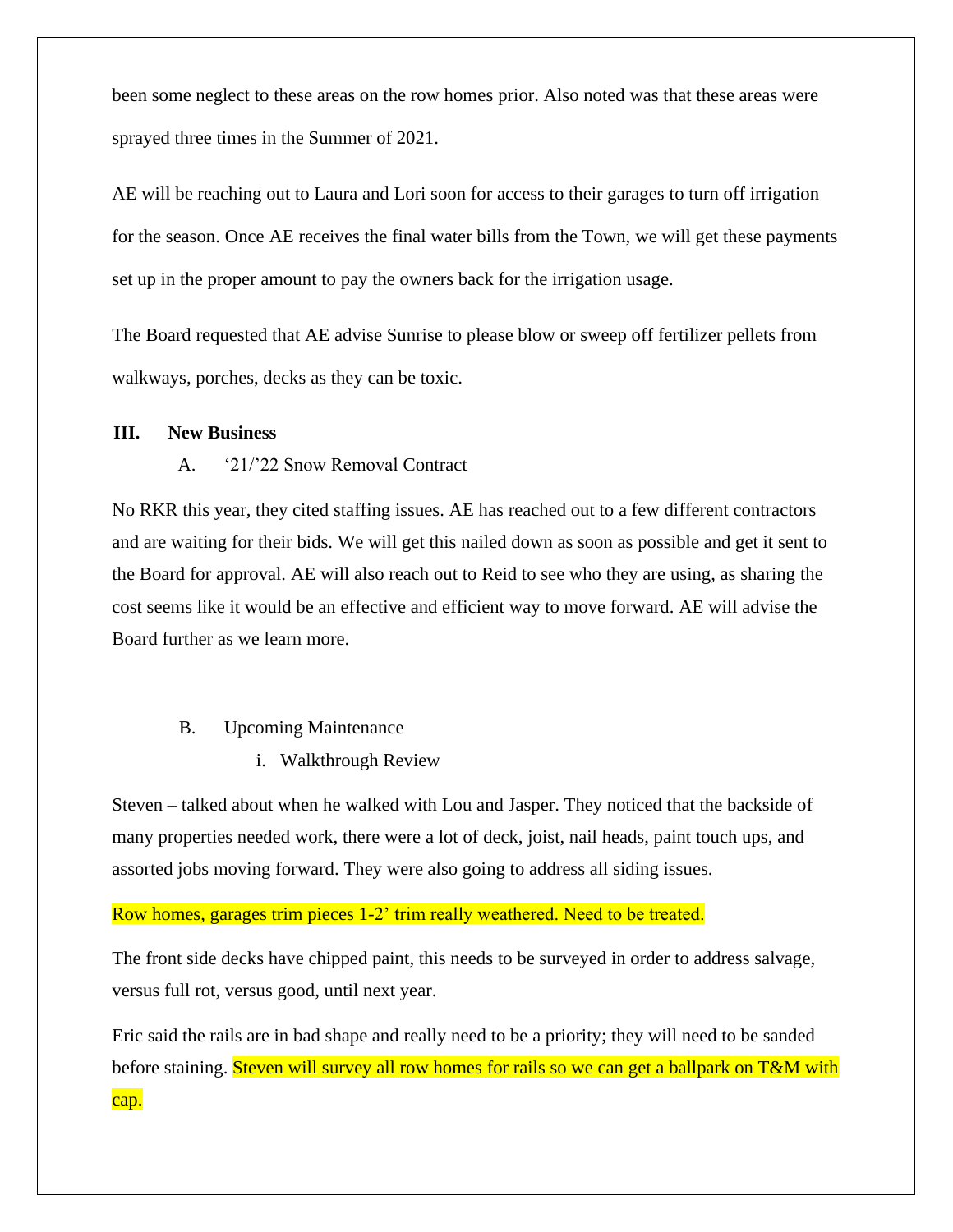Lou – mentioned that the side trim by the garage is rotting. He said that historically, the people who shoveled the front sidewalks would shovel snow away from those areas around the garages. Steven said that we will try to get plow and shovel services with the same company. Eric agreed.

## ii. Fall Priorities

#### iii. Vermin Entry in 683B

Orkin looked at Dale's place and said that it has to be structural because the problem is not in the attic. Eric said that he has seen squirrels.

Jasper – mentioned that we have to be careful not to close up the area if squirrels are in the house.

Brett – asked if there were any other maintenance items?

Eric – brought up how the alleyway needs to be brought up to par in the Spring.

Steven – said that we have been talking about doing a seal coating, but near-term is eroding and needs milling and resurfacing.

Eric – said that they have done a seal coat before, but that another solution for longevity needs to be found. We need to assume that the asphalt will be bad after this winter. We will work on a bid.

Steven – mentioned that he reached out to A-Peak Asphalt and that we will also have to have a bigger conversation with the neighbors off the alley.

#### B. Rules & Regulations Update

Brett sent a draft to the board for updates and parking issues and ability to act quickly seem to be the biggest issue at hand.

Lou – mentioned that he had been looking at these and that Kevin had done a bunch of updates. He also mentioned that he had done some updates and passed them around to the board and that the board had added more than just parking.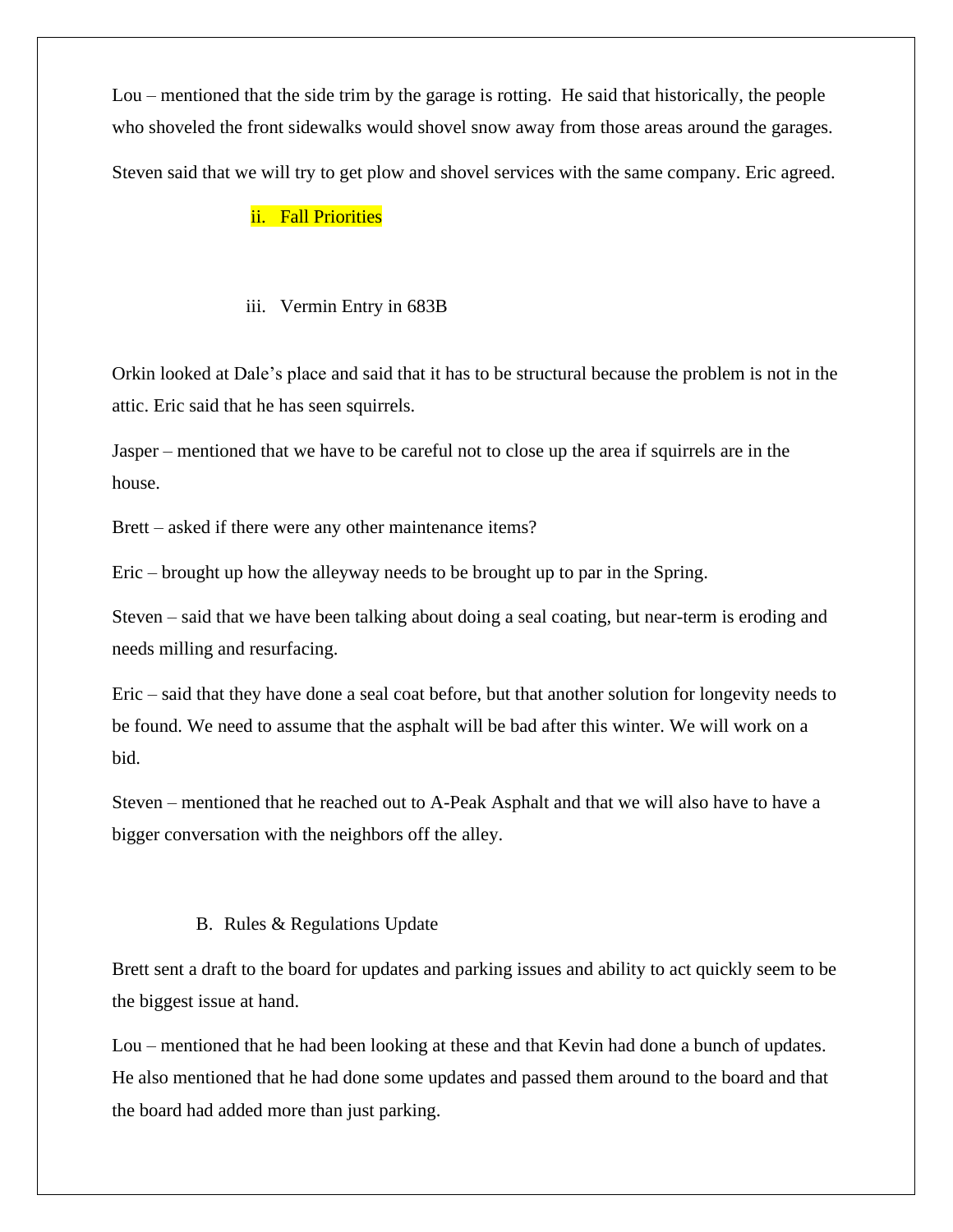Brett – said that we can integrate and review the rules and regulations. He said that May 2016 was the most recent set that AE has on file and asked that the board please forward to AE so that we can make sure we are all on the same page.

Eric –brought up how we haven't really talked about STR stuff yet. He was wondering if we should allow them or not as an HOA and felt that the board needs to talk about this.

Brett – said that he has an on screen topic for this and that we will touch on STR's after rules and regulations.

Eric – voiced that he felt parking and significant recommendations should come first. His stance against a rule nixing STR ability would impact property values, but we need solid rules and regs in place.

AE – stated that our stance is that we pay close attention and have owners reach out about issues. We focus on tightening rules and regulations as well as providing fine structure to all, following that, we track and fine violations. The rules and regulations added smell as an annoyance.

We don't monitor long term rentals; this is not a service we provide.

The board agreed on the change, and Brett updated it in the document. Steven asked that the board review the fine schedule and confirm everything.

Parking – we have parking placards to mail out once we have the announcement of the rules and regulations, but this requires board approval.

Brett – said he wants to get this out soon and asked for the boards plan on the updates?

Lou – said that something also needed to be added about the satellite dishes.

Eric – agreed with Brett and said to give them a one-pager on parking and provide a comprehensive update later.

Brett agreed.

Lou agreed.

Jasper agreed.

Steven – According to CCIOWA, the HOA has the ability to limit dishes in Associations, and have discretion as to where they are located, but they cannot be banned.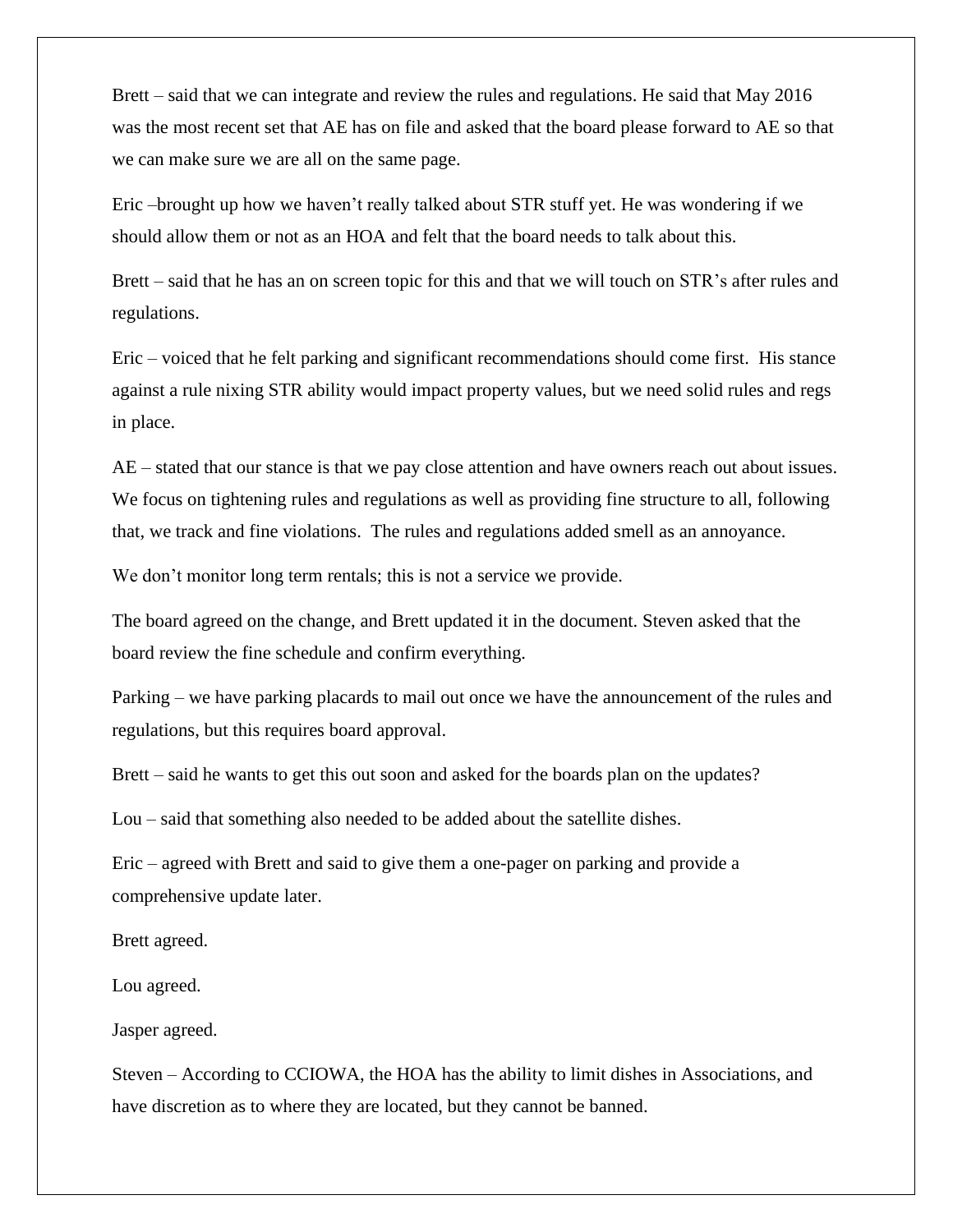Lou – brought Comcast back up.

Brett – Asked that the issue of dishes be put in the board updates and revisited then. As far as parking is concerned, we want to communicate that we will file unique serial numbers with every owner to protect you from a tow. Owners with vehicles abusing the system will be fined. It is easier to stomach a fine than a tow. The serial number will make it easier to identify who is breaking the rules. In terms of enforcement, the board would initiate an email with the rest of the board and then we must decide if we are going to wait for the majority response to decide between a fine and/or a tow?

Steven – pointed out that there is signage, and the policy will be sent to all the owners. He mentioned that he would like us to have discretion and keep the policy black and white to remedy the situation.

The board agreed with Steven that if an owner contacts us regarding parking, we will pass on that information to the board for approval. If and when the board contacts us is when we can move forward.

#### *Eric had to hop off 1:02 pm. Lou only has 10 more minutes.*

Brett – we will get an email out asking everyone to contact us with their proper mailing address and then be able to provide a mailing time.

Brett - Talked about architectural improvements. One was internal changes.

Overstepping? Laura's issue was ADU but not registered with the Town. Then it became a legal issue. Otherwise, don't deal with inside people's homes.

We touched up the verbiage of #8 and will amend #9 saying that all renters will be provided with this document. We also clarified a few things in the Enforcement of Rules and Regulations section.

Lou – said that the biggest violation over the years has always been parking, but the couple changes that were made would provide the clarity needed for enforcement.

- **i. Enforcement**
- **ii. Parking System**
- **iii. Owner Announcement**
- **b. Short-Term Rental License Developments**